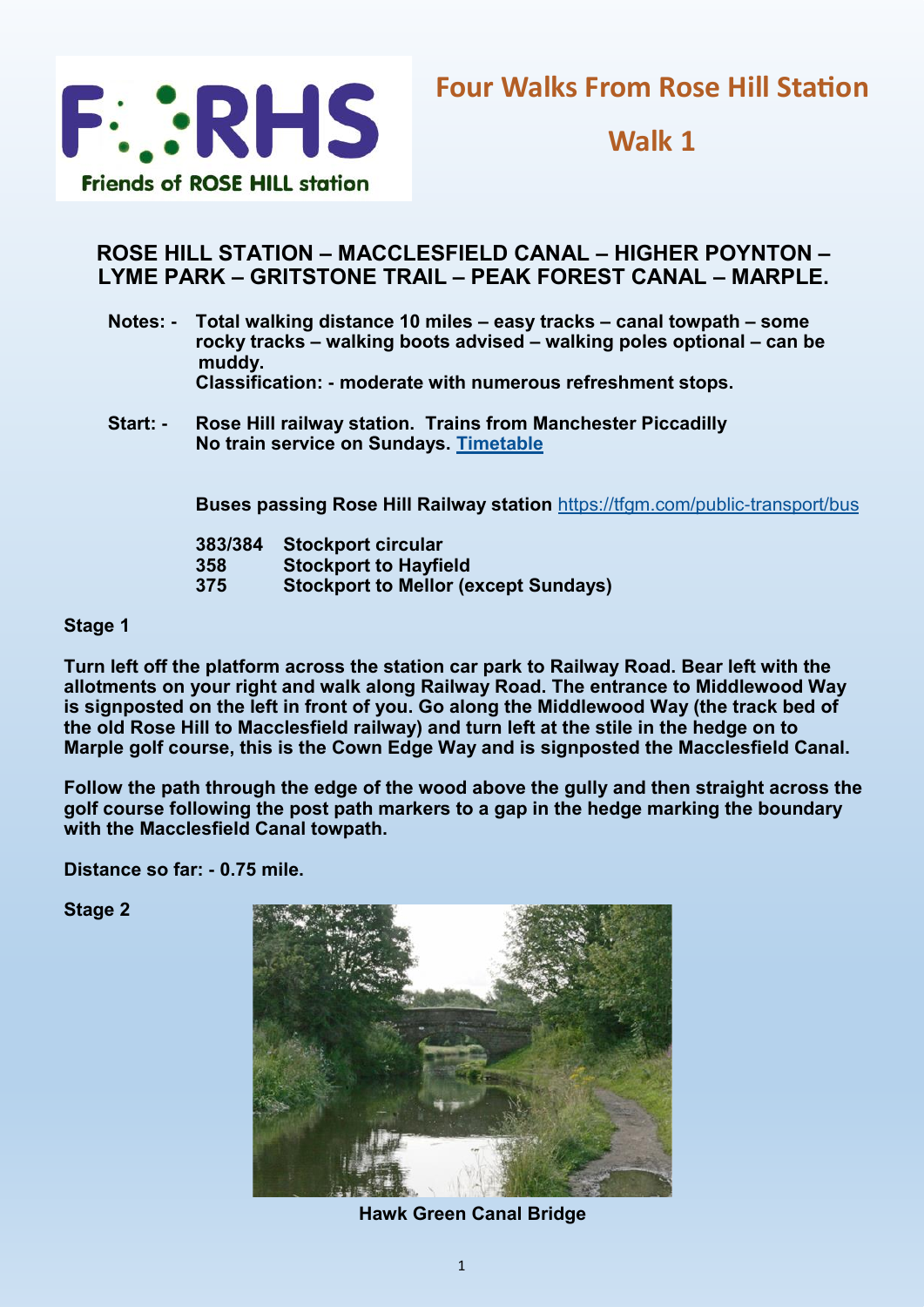

# **Four Walks From Rose Hill Station**

## **Walk 1**

**Turn right on to the canal towpath. Note the Goyt Mill on your left, which is a fine example of a spinning mill. The chimney, now gone, was a landmark for miles around.**

**Follow the canal for a pleasant walk through countryside to bridge 15 at Higher Poynton marina. At bridge 11 you pass under the A6 main road at High Lane, which is the route of the number 199 Buxton – Stockport – Manchester Airport bus. On reaching bridge 15 at the marina there is a small canal side cafe / shop.** 

**About 50 yards down the road to the right alongside the site of the old Higher Poynton railway station, now a picnic area, there is the Boars Head pub. Also of interest is the Nelson Coalpit Visitor Centre with information about the various Poynton collieries which used to operate in this area until the late 1930's.**

**Open each day, usually unstaffed, Ranger Service 01625 383700, toilets and local event notice board.**

**Distance so far: - 3.25 miles.**

**Stage 3**

**Leave the canal and turn left to cross over bridge 15 and continue up the lane for about 100 yards, crossing a cattle grid and then straight ahead along the track signed Haresteads Farm by the edge of the wood. Continue along the track past the farm on your right and follow the track gently uphill. Eventually you reach a wooden gate across the track which marks an entrance to the National Trust Lyme Park Estate and Deer Park. Carry on uphill on the track.**

**Behind you is, now opened up, a good view over the Cheshire plain and Manchester. At the top of the hill the track divides. Follow the left hand track round and down the hill into the car park Lyme Hall.**

**Here you will find the National Trust Lyme Hall and gardens. There is an information and refreshment kiosk in the car park and down by the lake is a cafeteria and toilets.**

**Distance so far: - 4.25 miles**

**Stage 4**

**Leave the car park by the uphill path to the left of the information kiosk. At the top outside the main entrance to the Hall follow the road uphill bending to the left with the old stable building to your right. Continue along the road with the wood and metal fence to your right.**

**Lyme Cage can be seen on your left. You are now on the Gritstone Trail and are heading towards the East Gate entrance to the Park. Skirt a small copse on your right and drop down the track to the East Gate Lodge. From this track you get good long distance views of the moors of the Dark Peak and Kinder Scout.**

**Follow the track downhill past the Bowstones path going off on your right. Eventually you reach the bridge over the stream. Currently this bridge is marked unsafe and closed and a temporary wooden bridge has been built to the left. Cross the bridge and up the rocky track past the Millennium Wood notice board on the right. At the top of the slope bear left at the signpost marked Gritstone Way. This bit is now known as Green Lane.**

 **Distance so far: - 5.50 miles**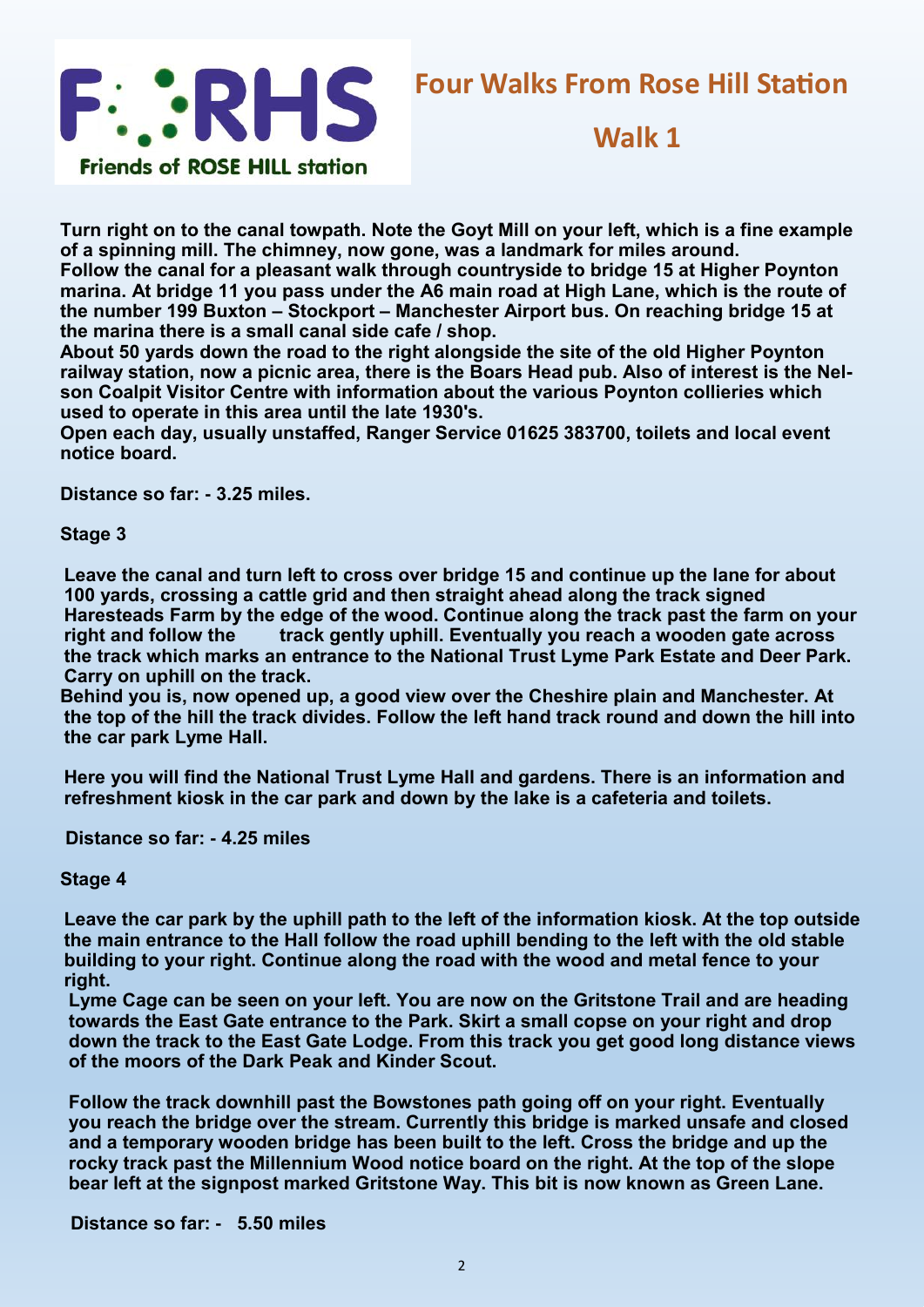

**Stage 5**

**Follow the path and after a slight hollow bear left with it at a right angle with a signpost up on a bank to your right. Pass through the gate and the path goes steadily downhill between hedgerows. There are two small reservoirs down on your left. When you reach the T junction keep straight on and the track becomes a lane dropping steadily down towards Disley village. The lane bears left at the bottom and then right again past a post box and down the hill into the centre of the village. Here are a number of pubs and refreshment places.**

**Buxton – Stockport – Manchester trains call at Disley station Timetable via**  <https://www.northernrailway.co.uk/stations>

and the 199 bus passes through <https://tfgm.com/public-transport/bus/routes/199-buxton>

**Distance so far: 7.5 miles**

**Stage 6**



**Peak Forest Canal at Strines**

**At the crossroad traffic lights bear right along the main A6 road, cross over, and just by the Dandy Cock pub turn left down Hollinwood Road, down the hill and under the railway bridge. Immediately after the bridge take the left-hand fork. Continue along the lane with good views of Kinder Scout Edge away on your right until you come to a small cottage on your left. Veer right here across the swing bridge and on to the Peak Forest Canal towpath.**

**Turn left along the towpath and have a pleasant walk with good views all the way along to bridge 1 at Top Lock in Marple.**

**When you reach bridge 1 at Top Lock, the junction of the Peak Forest and Macclesfield canals, cross the bridge and walk down Lockside to lock 13 at Posset Bridge on the main road. Here you have several alternatives: -**